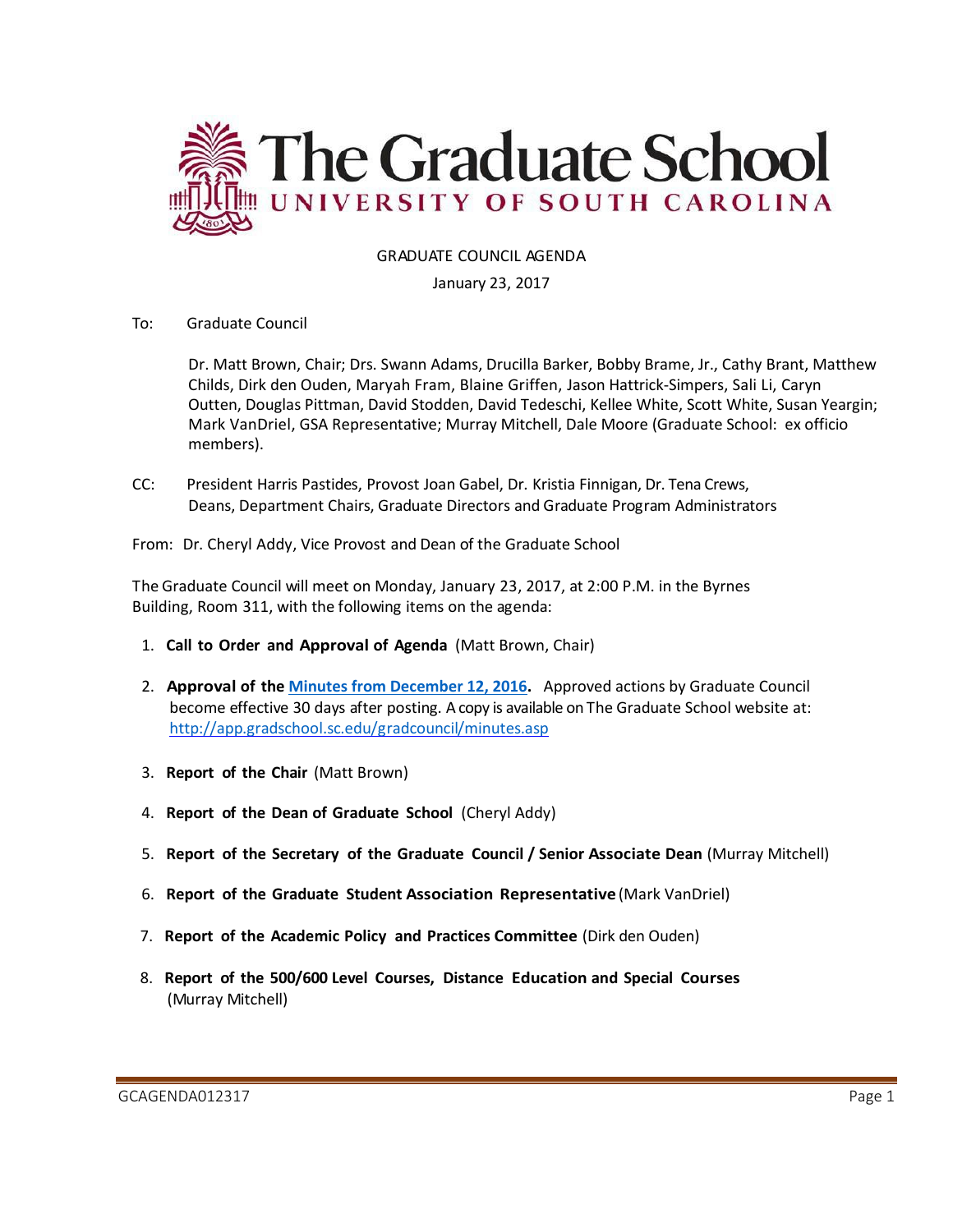A listing of 500/600 Level Courses is presented to Council for informational purposes only.

No report.

# **Distance Education Delivery Courses**

No report.

### **Special Topics Courses**

**CHEM 739** (3) Nanoscale Behavior and Characterization of Block Copolymers (Spring 2017) **EDUC 632** (3) Promoting School Success in Homeless and Other High-Risk Students: Concepts and Strategies (Spring 2017). **EDUC 633** (3) Teaching Student-Centered Mathematics in Grades K-8 (Spring 2017). **ENCP 789** (1) IGERT 719 – Ethics in Research (Spring 2017). **ENCP 789** (1) IGERT 720 – Public Entergy Policy (Spring 2017). **ENCP 789** (1) IGERT 722 – Obstacles to Successful Commercialization (Spring 2017). **POLI 792** (3) Current Readings in Comparative Politics (Spring 2017). **SOWK 768** (3) Health Aspects of Aging (Spring 2017).

# 9. **Associate Graduate Faculty Nominations** (Murray Mitchell)

Name: **Shana Harrington**, Ph.D., P.T., O.C.S. Program: Exercise Science Term: Spring 2017 – Fall 2022

### 10. **Fellowships and Scholarships Committee** (Scott White)

### 11. **Report of Science, Math, and Related Professional Programs Committee** (David Tedeschi)

Below is a list of proposals reviewed by the Committee. Each curricular action can be viewed at this Public Agenda review site: <https://sc.edu/programproposal/gradagenda/?id=20>

At this Public Agenda link, the individual proposals are not live-linked, but agenda items are listed in alphabetical order. To view the full proposals, GC members and Committee Chairs still need to go to the Committee Review site, and filter for "Committees", then for the "Committee" called "Added to Grad Council agenda."

- **MRC Major/Degree Program**, Master's in Rehabilitation Counseling, Neuropsychiatry and Behavioral Science, Medicine, CEP: Fall 2017
- 12. **Report of the Humanities, Social Sciences, Education, and Related Professional Programs Committee** (Drucilla Barker)

No report.